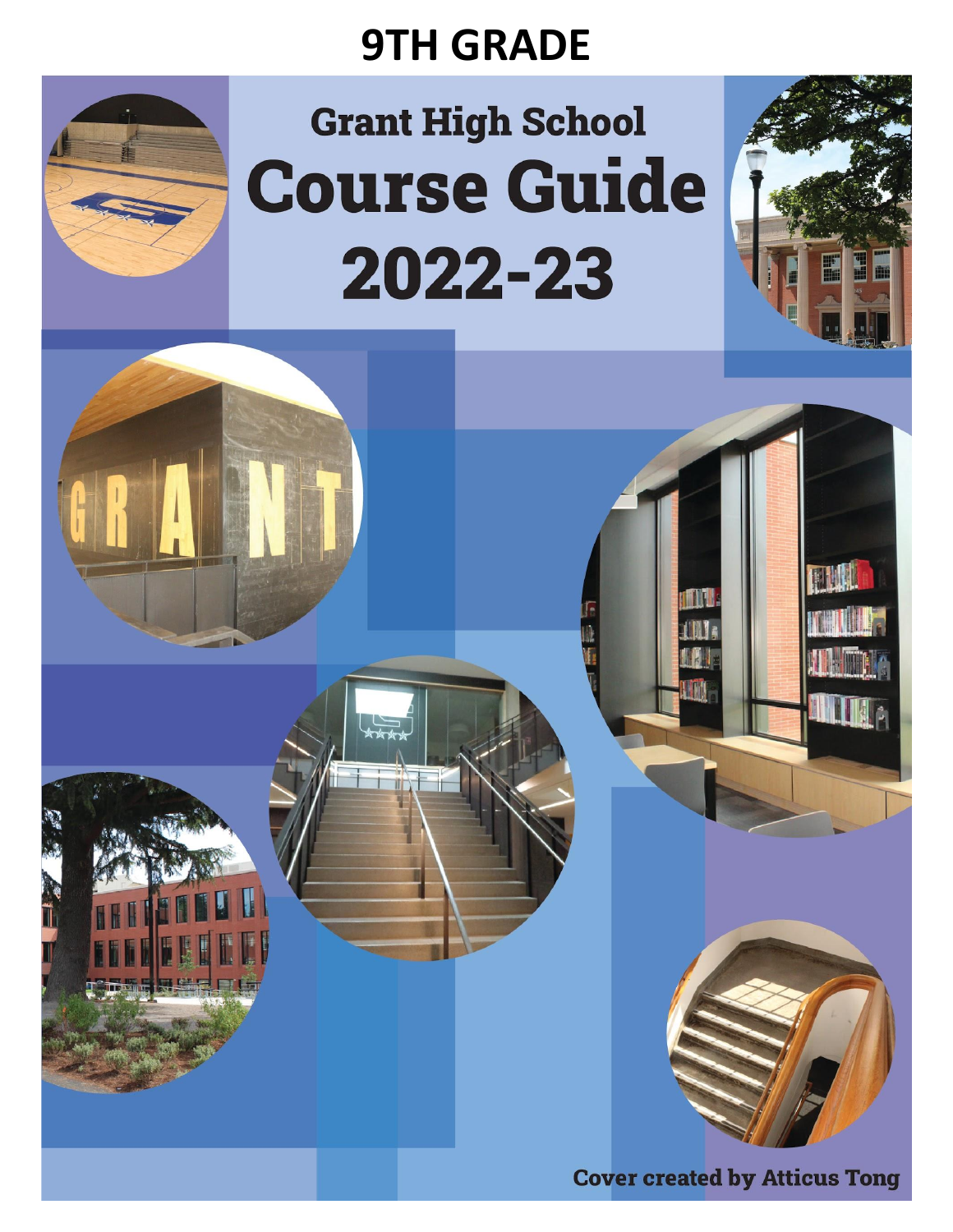# **Grant High School 2022-2023**

We have developed our 9th grade success team model to ensure that students get to know many of their classmates and build relationships with a small group of teachers who will help them apply their talents, build on their assets, and develop the habits needed to be successful at Grant High School. Our 9th graders will have a common set of experiences and courses as they enter high school. This 9th grade success team structure is designed to establish a strong foundation that will help ALL students maximize their potential.

# **Common Core Program for all 9th graders**

### **SUCCESS TEAM COURSE DESCRIPTIONS**

**ENGLISH 1-2:** This course lays the groundwork for the English classes that students will encounter throughout their time at Grant. Students will learn how to read critically, write effectively, and communicate clearly. Students will read texts in a variety of forms, including short stories, poetry, nonfiction essays, and drama. In addition, students have the opportunity to analyze film by learning the cinematic techniques that the director uses. Students will read a variety of novels, some classics, and some contemporary. Writing and speaking opportunities will include narrative writing, expository essays, an introduction to persuasion, dramatic performances, and oral presentations.

**NGSS PHYSICS:** This course focuses on the core ideas of Physics - motion, forces, momentum, energy, waves, and electromagnetism. Students will experience the patterns approach of using experiments as a way to learn physics content and then apply what they have learned in engineering design tasks. The NGSS Physics class teaches students problem solving, innovation, design, and critical thinking. Physics is lab-based and STEM (Science Technology Engineering Mathematics) focused where students engage in regular scientific inquiry and engineering design. This class is the first science class of the Next Generation Science Standards (NGSS) three-year science sequence. Students who have taken NGSS Physics in middle school will begin their sequence with NGSS Chemistry

**9 TH GRADE INQUIRY:** This required course will support your transition to Grant High School and provide instruction to support academic success. You will explore college and career options, learn academic skills, and also focus on important social/emotional skills. Additionally, 9th Grade Inquiry will help you develop the essential critical thinking skills and awareness that you will need for college, career, and beyond. This class will spark your curiosity about yourself and the world, and empower you to be an active and engaged member of your community. We will practice and learn academic skills and standards consistently by using current/relevant content to prepare you for all course levels at Grant High School. This will include reading and writing strategies and organization. This will be particularly important in preparation for AP Human Geography which is the course all 10th graders take for their state required world history credit.

# **MATHEMATICS (required)**

Students will be placed in math classes based on their ability and prior high school credit(s) earned in middle school. The first three years of High School mathematics are Algebra 1-2, Geometry, and Algebra 3-4. All three of these are required for graduation.

**ALGEBRA 1-2**: Algebra 1-2 is structured around problems and investigations that build the conceptual understanding of algebraic topics and an awareness of connections between the different ideas. There are strong threads woven throughout the course on multiple representations and the meaning of a solution. Students will be asked to justify their thinking, generalize relationships, make connections between ideas and reverse thinking to solve problems.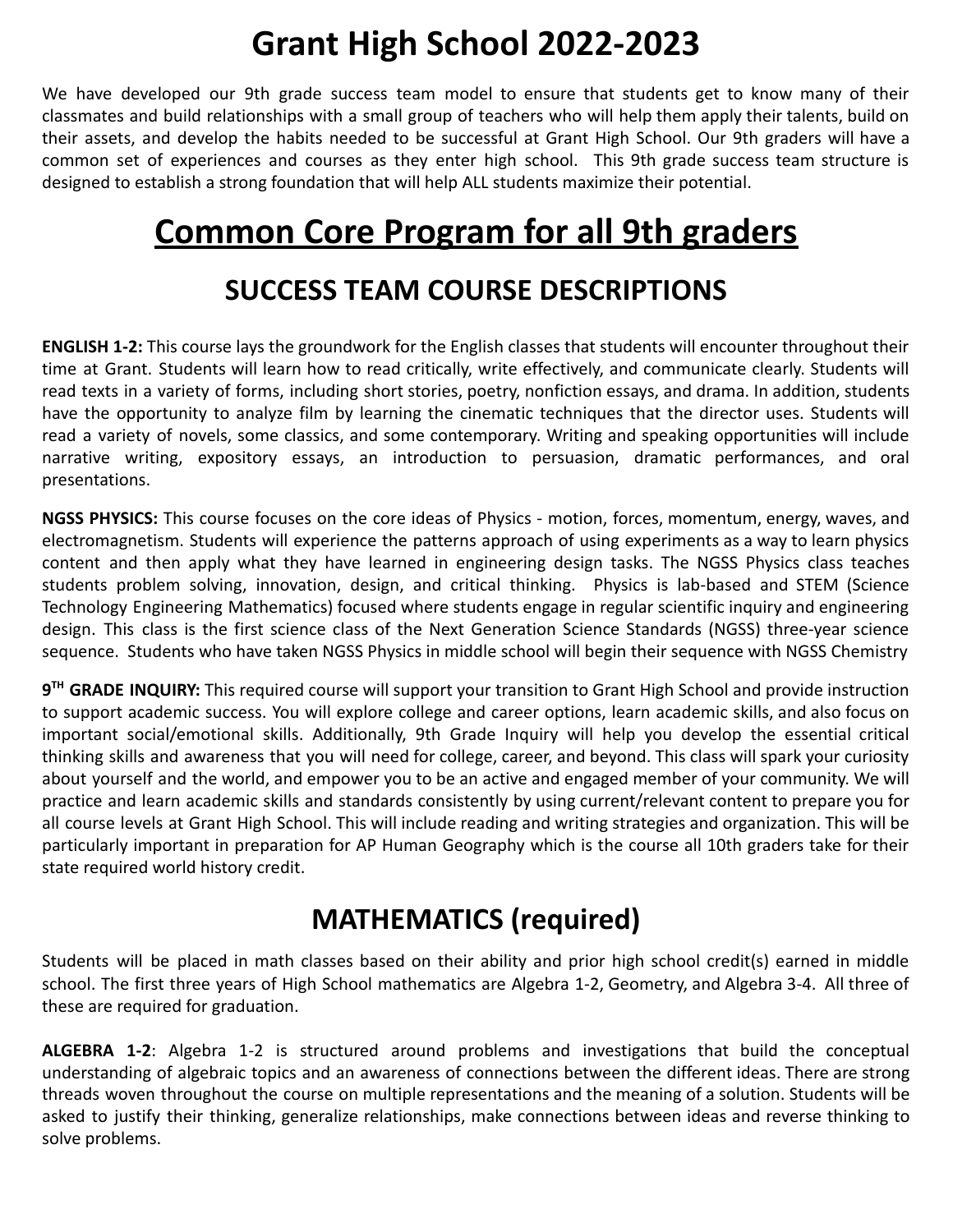**ALGEBRA SUPPORT:** This elective course is taken in conjunction with Algebra 1-2. This course seeks to build confidence by providing extra time, re-teaching as needed, additional practice, and repeated opportunities to show proficiency with the Common Core Algebra standards. Course availability is based upon available staffing resources. Students will be selected for this course based on a variety of factors such as middle school grades, MAP testing and teacher recommendations.

**GEOMETRY 1-2:** (Chose this if you have passed Compacted Math 2) In this course, students will explore more complex geometric situations and deepen their explanations of geometric relationships, moving towards formal mathematical arguments. Areas of focus will be congruence, similarity, right triangles, trigonometry, circles, and measurement. In addition, students will build on probability concepts from the middle grades by expanding their ability to compute and interpret theoretical and experimental probabilities for compound events, attending to mutually exclusive events, independent events, and conditional probabilities. Students use the software available with the TI-84 calculator and/or Geometer's Sketchpad to deepen their understanding of key ideas. Homework is required in this class.

### **PHYSICAL EDUCATION (required)**

PE and Health are graduation requirements You will take PE 1-2 your 9th grade year and Health 1-2 your 10th grade year

**PHYSICAL EDUCATION (PE) 1-2:** The goal of the Physical Education program is the development of a physically literate person. One who has learned skills and understanding necessary to perform a variety of physical activities can participate in regular fitness activities and knows the benefits of and values of physical activity for a lifetime. The mission of Portland Public Schools' Physical Education program is to:

- Impart the knowledge, values, and skills necessary to becoming lifelong learners and movers by practicing wellness habits and developing positive social skills through a variety of movement experiences.
- Create a physical education setting that encourages individual growth and supports diverse learning styles along with the development of critical thinking, problem solving and effective group interactions amongst all students.
- Integrate other curricular areas within the physical education setting such as: oral/written communication, math, health and science.
- Promote utilization of current exercise technology and educational opportunities.
- Encourage personal & family integration into the community to experience wellness benefits.
- Provide knowledge and skills that will empower a students' independence.

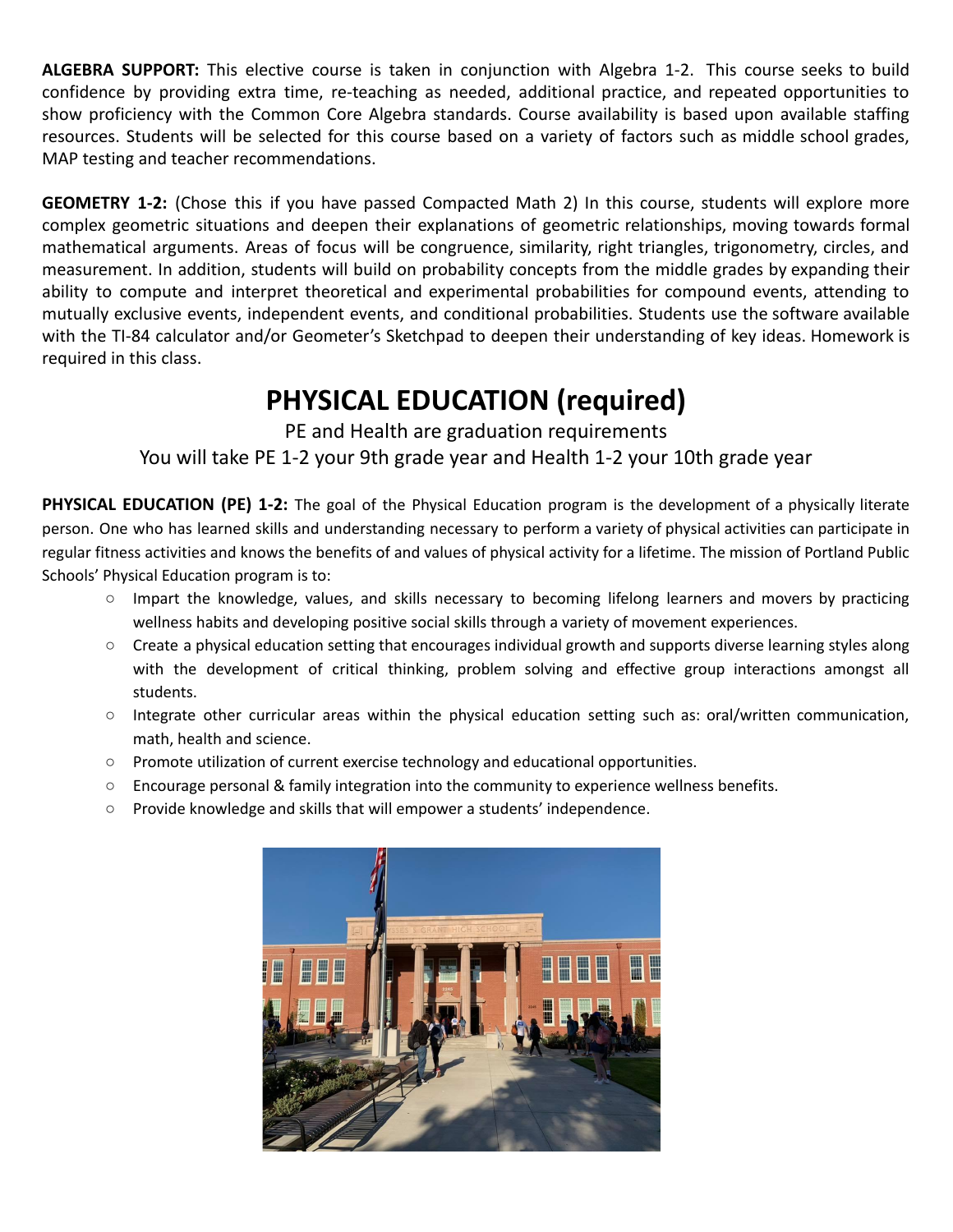# **OTHER GRADUATION REQUIREMENTS**

### We recommend that you begin your World Language in your 9th grade year

# **WORLD LANGUAGE**

World Language is a requirement for all students. Students must complete two years of the same world language during their high school career. Students will have the opportunity to pursue Spanish, Japanese or American Sign Language. If you have earned a world language high school credit in middle school, we recommend you keep studying your language in your 9th grade year. Placement depends on whether students have already begun their language study prior to entering high school. If you have not earned high school credit yet, you can start your world language credits during your 9th or 10th grade year.

# **World Language course requests above first year (level 1-2) must have your current teacher's approval. Talk to a Grant counselor for more information**

**SPANISH 1-2:** By the end of the first year of Spanish, the student will be able to converse, read, and write about themselves, their diverse communities , and pastimes. They will also be able to identify their own cultural norms as similar to and/or distinct from various Spanish-speaking cultures' norms. Cultural traditions and customs as well as songs, foods, and holidays will also be taught. Students will be able to speak in the present tense, use proper greetings, identify numbers, describe weather, date, and time, and identify classroom objects, clothing, and colors by name.

**SPANISH 3-4:** You may enter at this level if you have taken and received High School credit for Spanish 1-2 in middle school and current teacher's approval is on your Course Request form. During the second year of Spanish, students will learn how to talk and write in three main tenses: Presente, future, and pastin preparation for Spanish 5-6. Some of the topics explored in this course are:

● Communities- to describe their own in order to compare their cultural practices with those of Spanish-speaking communities.

● Living arrangements - to describe the social and environmental challenges we face, and compare them to those of a Spanish speaking country.

● Foods - to explore our favorite dishes, talking about where those dishes come from and inform our own culture, in order to compare them to those of a Spanish speaking country.

Planning a trip - is a practical skill that students can use in the future. They learn about currency exchange, arranging and comparing airbnbs, identifying activities to do, etc.

Daily routines - In this unit we explore our routines at home and at school in order to compare them and contrast them with those of a Spanish speaking country.

Clothing - to be able to compare and contrast local attire with those of other Spanish Speaking communities.

● Talking about the past - Students will learn to talk about their past experiences.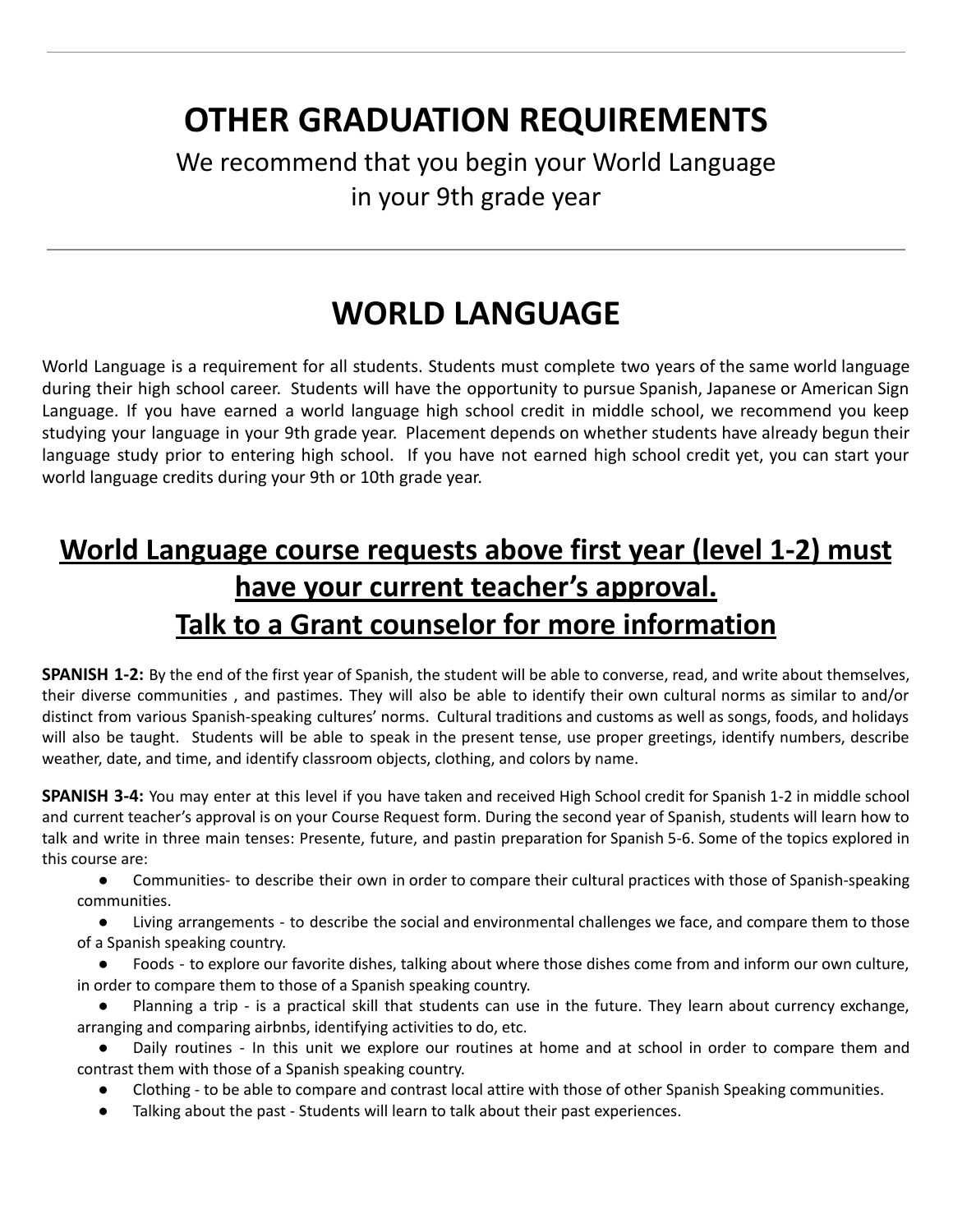#### **JAPANESE:**

At Grant HS, the Japanese program offers Japanese 1-2 and Japanese 3-4 on alternate years. Students in the Japanese Dual-Immersion Program enter at a level above Japanese 3-4. Please see the full description of these courses and our Japanese Program on the Grant High website [https://www.pps.net/Page/13502.](https://www.pps.net/Page/13502) *Grant will not be offering Japanese 1-2 until the 2023-24 school year*. If you would like to take Japanese to meet your World Language requirements for graduation, please plan on starting it your 10th grade year.

#### **KISO COURSE: JAPANESE IMMERSION - JAPANESE 5-6:**

The students in Japanese 5-6 will continue to build a strong foundation and learn how to express themselves using more vivid detail in Japanese. Students will transition from heavily depending on learned phrases to being able to express their ideas by creating connected sentences in Japanese and survive in daily (non-complicated) situations. Some of the content themes for this class are shopping, traveling, and the lifestyle in Japan. Students will learn to function in uncomplicated communicative tasks, which are required skills necessary when they visit Japan. Students will also learn to understand different styles of Japanese (written vs. spoken, direct vs. distal, gentle vs. blunt, etc.) so that they can communicate in more authentic way.

#### **SOGO COURSE – JAPANESE IMMERSION - HISTORY & CULTURE:**

This course is offered to Freshman and Sophomore Sogo Course students. Students in this course will explore specific aspects of Japanese culture and value by viewing and examining Japanese history and modern life. Such issues include: 'cultural borrowings' and its impact on Japan now and then, transportation, visual and performing arts, aesthetics, sports, clothing, etc. Students will investigate how cultural identity is formed over years as well as examining their own identities. AP preparation is embedded in this advanced curriculum. The students are strongly encouraged to take the AP Japanese Exam in their freshman and/or sophomore year. Conducted in Japanese.

**Prerequisite:** Successful completion of JDLI K-8 with teacher recommendation or Intermediate Low level of proficiency in Japanese.

#### **SOGO COURSE – JAPANESE IMMERSION - ADVANCED HISTORY & CULTURE\*:**

This course is offered to Freshmen and Sophomore Sogo Course students demonstrating full readiness to take the AP Japanese exam. Students in this course will explore specific aspects of Japanese culture and value by viewing and examining Japanese history (Edo period) and modern life. Such issues include: 'cultural borrowings' and its impact on Japan now and then, transportation, visual and performing arts, aesthetics, sports, clothing, etc. Students will investigate how cultural identity is formed over years as well as examining their own identities.

This advanced course will provide an accelerated opportunity to extend the student's language learning at a higher proficiency level. Students who wish to enroll in this class must be ready to handle authentic material in homework assignments and work independently on his/her own at home. Students in this course are expected to have the ability, independent study skills in Japanese, and the willingness to function in Japanese 100% of the time in class – including, peer-to-peer conversations and any email required by this class.

\*AP preparation is embedded in this advanced curriculum. The students are strongly encouraged to take the AP Japanese Exam in their freshman and/or sophomore year. Conducted in Japanese.

**Prerequisite:** Successful completion of JDLI K-8 with teacher recommendation or Intermediate Mid level of proficiency in Japanese or higher.

#### **AMERICAN SIGN LANGUAGE 1-2:**

American Sign Language (ASL) 1-2 is for students with no prior or minimal skills and knowledge of ASL. It includes the study of the history, structure, and grammar of ASL. ASL 1-2 also encompasses the study of the historical and cultural contexts of the Deaf community. ASL is a visual, spatial, gestural language that utilizes space and movement to convey meaning. You will develop communication skills of which you are not accustomed to: using hands, face, body, eyes, and space. In order to progress, it is important that you become comfortable using body language and "listening" with your eyes. To encourage and foster the development of ASL, spoken language (talking) will not be used during class for some activities with the goal of no voicing by level 3-4.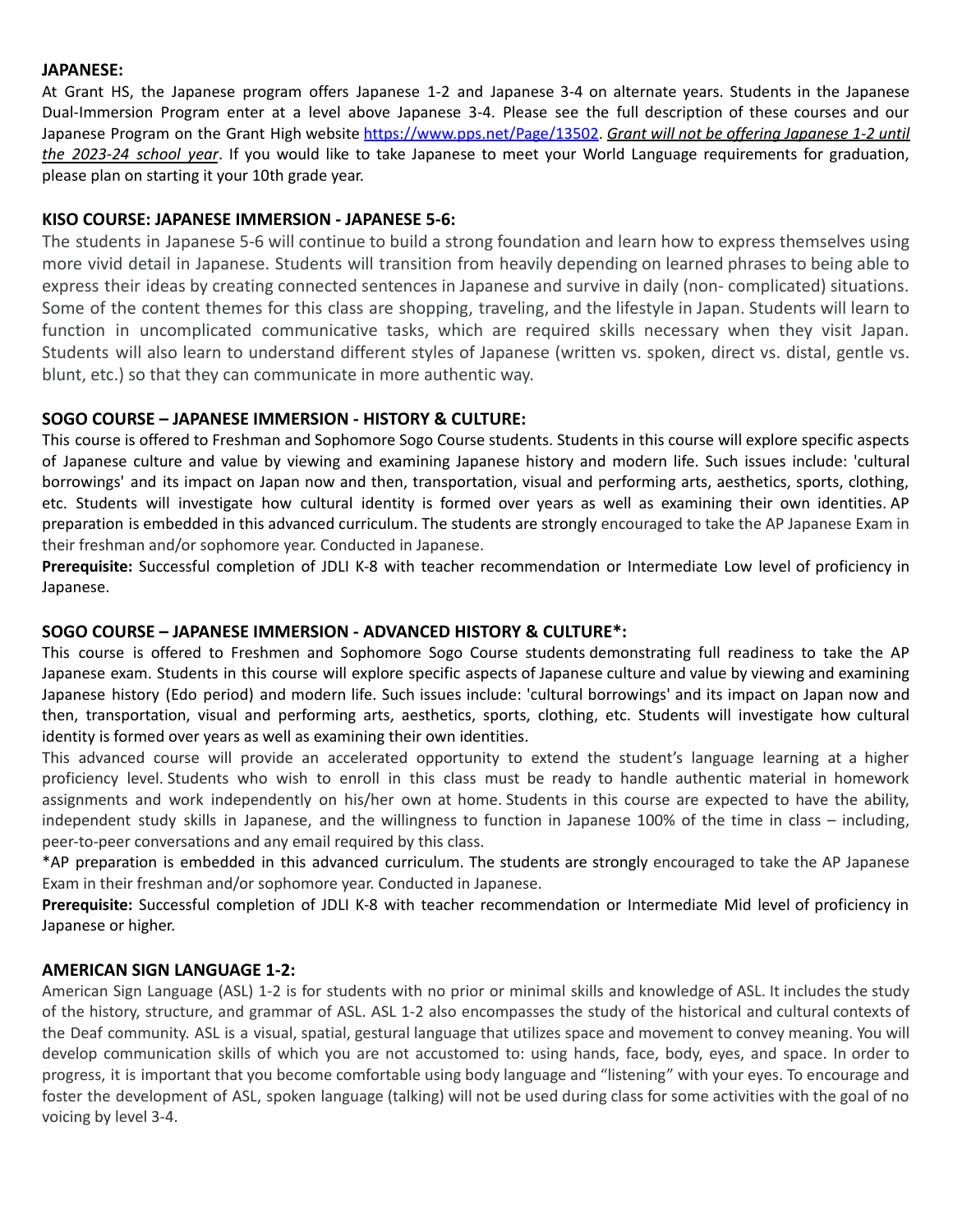# **COURSE OFFERINGS**

### **BUSINESS & CTE (Career & Technical Education courses)**

#### **ACCOUNTING AND PERSONAL FINANCE:**

This one-year course will introduce students to one of the fastest-growing professions in the United States, which includes a formal system of financial record management for sole proprietorships and partnerships. Students will gain experience dealing with specialized accounting applications: special journals, petty cash system, taxes, depreciation, managerial decisions, and interest. Accounting career opportunities and ethics will be researched and discussed. This course covers various aspects of personal finance such as; investments, budgeting, and managing personal banking. This course is also recommended for students interested in an accounting career and those pursuing other business career‐areas.

#### **ARCHITECTURAL DRAWING:**

This class is an introduction to basic architectural drawing skills including terminology, drafting tools, lettering, line quality, dimensions, plans, elevations, sections. Three dimensional techniques will be covered as well, including isometric, oblique, and perspective views. Sketch-ups are used to model simple building structures and everyday objects. Emphasis is on accurate visual communication using industry standard conventions.

#### **AUDIO ENGINEERING/MUSIC PRODUCTION**:

An introduction to the world of creating sound in the analogue, digital and live world. Students will become familiar with technical musical/audio vocabulary and learn the practical skills necessary to work with audio equipment. The class will explore the different methods and techniques used for home recording systems and up to professional studios in the greater Portland area. Students will develop skills such as tracking, mixing and mastering as well as microphone placement and acoustics. Students will also be responsible for designing, producing and working all major concerts, plays and assemblies throughout the school year. Career opportunities may be possible through potential partnerships with local recording studios and professional sound engineers.

#### **GRAPHIC DESIGN: FOUNDATIONS:**

This course is an introductory project‐studies class in which students acquire skills in graphic design from a marketing and visual communication perspective. Students will learn the elements of graphic design and optimizing graphics for print and non‐print mediums. Instruction will utilize the Adobe Creative Cloud computer software package focusing primarily on the Illustrator, Photoshop, Bridge, and Acrobat programs. These programs will be used for students to create, edit, organize and publish their works. Creation and presentation of a digital portfolio of studio work will be required. This class requires students to have interest, motivation, knowledge of basic computer operation, and an ability to work maturely and independently with technology in a studio setting.

#### **INTRO TO COMPUTER PROGRAMMING:**

This is a project-based, hands-on course that focuses on teaching the tools students need to become good programmers. We will design and code websites, games, and interactive stories, build and program robots, and design applications for the Raspberry Pi while learning important skills such as problem solving, research, algorithm development, and basic programming principles. Students do not need prior programming experience to be successful in this course.

#### **INTRODUCTION TO ENGINEERING 1-2:**

Do you like to design and make things by hand and with machines in the makerspace? Do you like choosing your own projects or participating in design and building challenges with your peers? In this hands-on, project-based class you will learn engineering using the tools and design processes used by engineers. These include hand tools, computer aided design (CAD), digital fabrication (3D printing & laser cutting), and many others...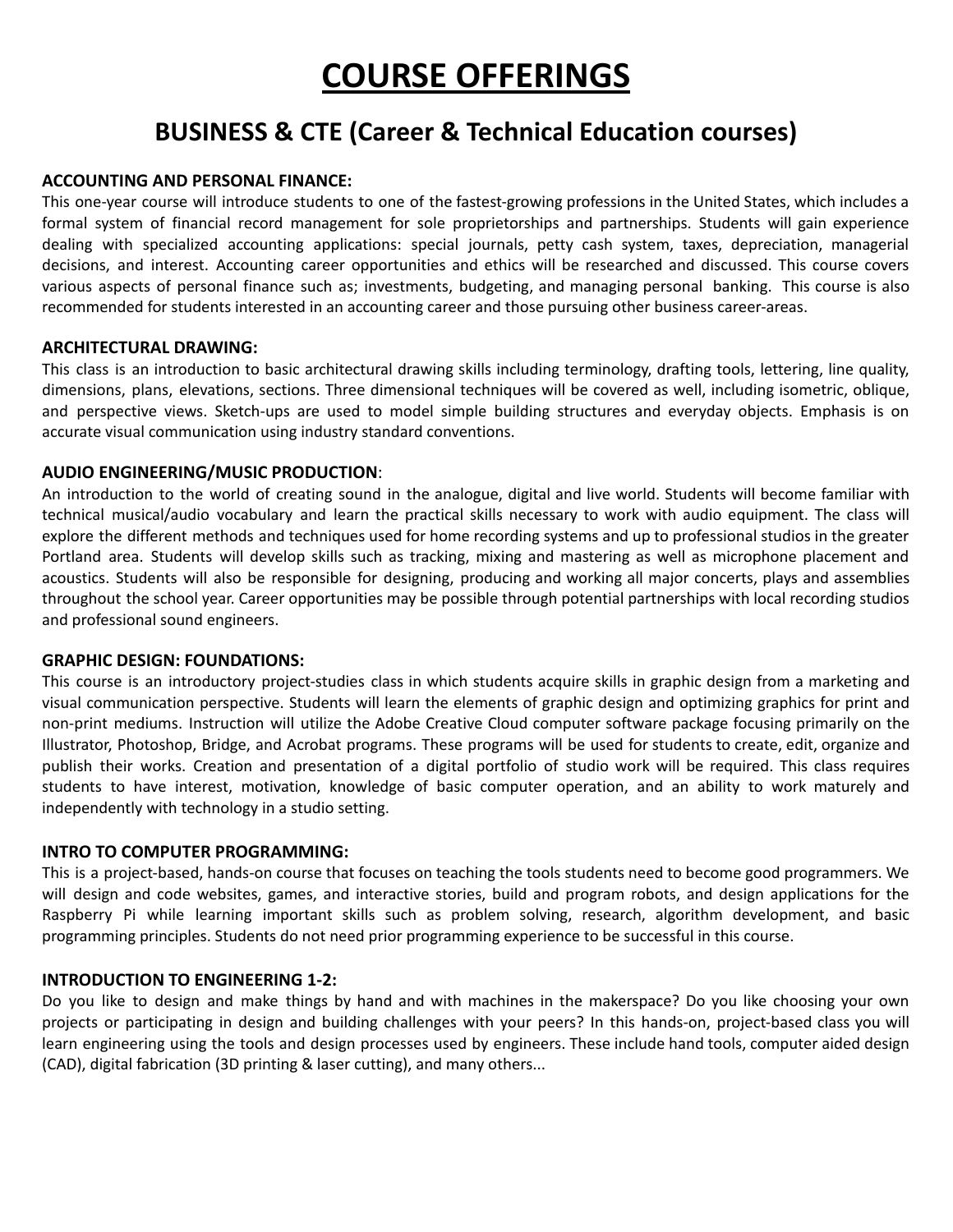#### **MARKETING & ENTREPRENEURSHIP:**

In this introductory business course students learn about marketing concepts and how they apply to business creation and management. Students who are interested in developing an understanding of business, planning to study business in college, and/or becoming informed consumers are encouraged to take this course. The class will cover a variety of topics including brand development, promotion, merchandising, advertising, distribution, pricing, product development, market research and planning, sales, and entrepreneurship. This is a project‐based course in which students will have the opportunity to learn business skills in a hands-on environment.

#### **PRINCIPLES OF BIOMEDICAL SCIENCE**:

This course provides an introduction to the biomedical sciences through exciting hands-on projects and problems. The activities and projects introduce students to human anatomy/physiology, basic biology, medicine, and research processes that allow students to explore different areas in healthcare. Topics include career exploration, nutrition, biotechnology, blood circulation, immune response and mental health.

#### **ROBOTICS 1 - 2**:

Do you want to design, build, and program robots that perform a wide variety of tasks as well as compete in class challenges? In this project-based course, you will build and program self-driving robots and remote-controlled robots. Previous programming experience is helpful, but not required.

#### **WOODWORKING 1-2**:

This class introduces students to the amazing possibilities of making things from wood. Through a series of increasingly complex projects, students will learn the properties of wood; safe and proper use of hand tools, power tools, and machinery; techniques for finishing wood projects; and how to create an excellent project from raw materials. Focus will primarily be on small wood projects such as boxes and small furniture, but students are introduced to the basics of carpentry and construction as well. The goal of this class is for students to be able to design, create, and build projects to fulfill individual and community needs by the end of the year.



Picture from 2019

### **VISUAL ARTS**

#### **DIGITAL MEDIA & POP CULTURE: FOUNDATIONS:**

CTE (Career Technology Education) course. This course will introduce students to digital art and design skills, ideas, and frameworks. Students will explore contemporary ways in which artists use and create digital works, which may include: graphic art, social media, animated GIFs, and short videos. The conceptual content of this course is centered on students' experience, interests, and motivations, using critical discussion of contemporary culture as a lens. Referencing discussions, images, internet media, and lecture, students will be asked to creatively problem solve in each assignment. With an emphasis on social responsibility, students will gain the kinds of skills necessary to be empowered to create the kinds of media they consume.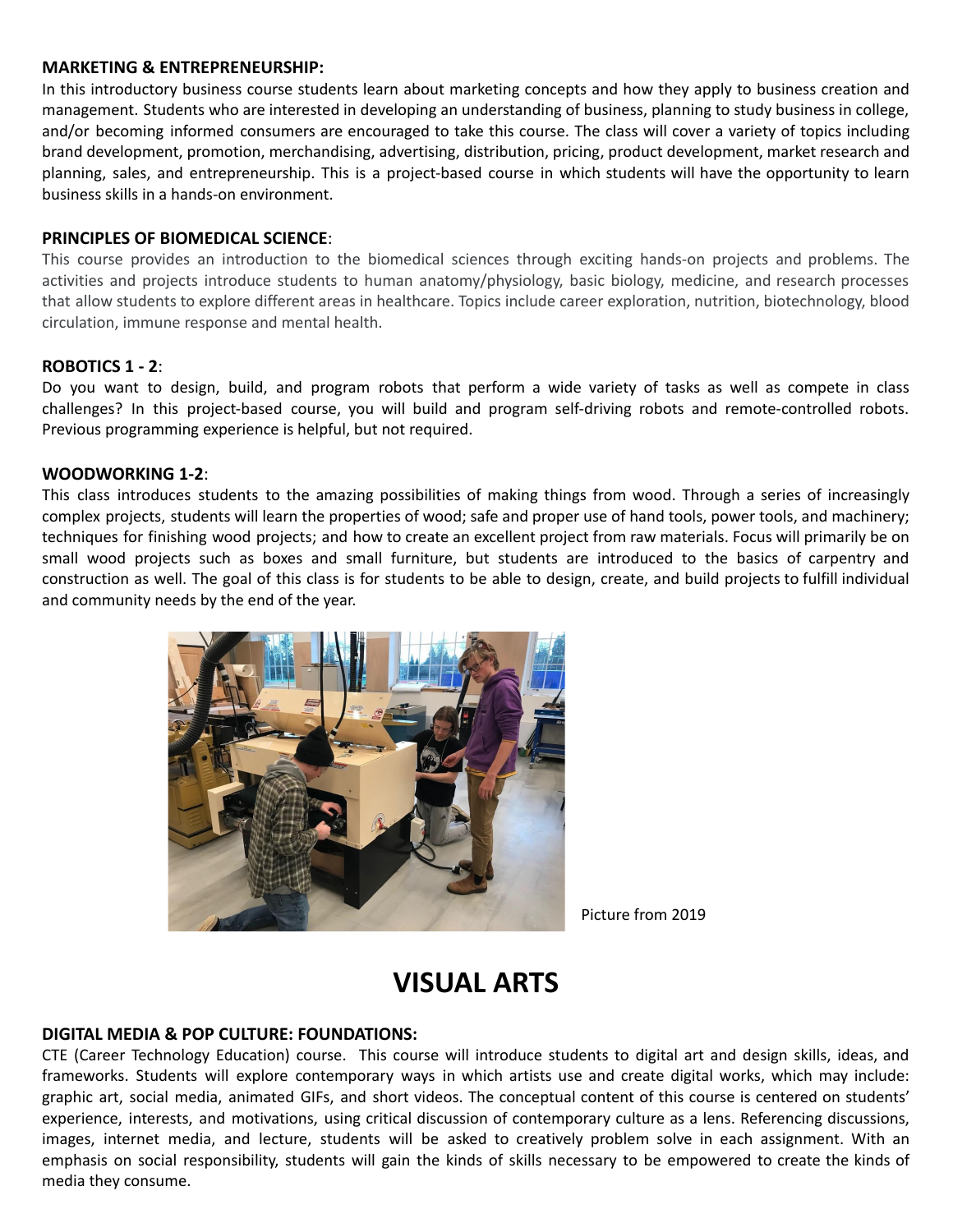#### **ART: FOUNDATIONS:**

This 2-D course is a project based introduction to drawing and painting practices and media, and basic design concepts. Units of study emphasize acquisition of foundational technical skills in drawing, painting, color mixing and color theory. The conceptual content is founded in the students' own lives, and the study of certain global and historical traditions. Students are challenged to creatively problem solve drawing/design ideas introduced through images, lecture, discussion, demonstration, idea generation and sketchbook entries. Units of study conclude with finished major works requiring self-evaluation using standard scoring guides. Students will use their own sketchbooks for daily work and weekly observational drawing homework, which results in a personal record and guide to the content of the course.

#### **CERAMICS & SCULPTURE: FOUNDATIONS:**

CTE (Career Technology Education) Course. This beginning course will introduce students of all abilities to the FANTASTIC world of 3D Art. Students will explore a variety of media with an emphasis in CLAY! Techniques may also include: wire, cardboard, plaster, fibers, and more! We will touch on art history, culture, and art criticism. Students will learn to creatively problem solve, using research and sketches to create functional and sculptural forms. Flex period is required for use as studio "homework" time.

#### **PHOTOGRAPHY: FOUNDATIONS:**

The major emphasis of this course is to gain technical and artistic photography skills. Students explore the elements & principles of photography as well as completing specific projects, which will help them learn about the potential of their own equipment. Evaluation is based upon completion of assignments, keeping an up-to-date Google Drive Folder, participation in group discussions, and critique of work quality. Students will learn the manual function of their camera and how to properly expose photos. Students will also discover many different photography techniques, such as: developing film, scanning negatives, working with DSLR cameras, and manipulation of images in Adobe's Lightroom.

#### **INTRODUCTION TO ANIMATION:**

This course is a historical journey through animation. Using a variety of tools and mediums, students will learn digital and traditional animation techniques, from flipbooks and zoetrope's to Adobe Flash and basic ActionScript. We will consider 3 dimensions in Claymation, study a variety of animation studios and traditions, and create comics and other time-based arts. Students will work through all phases of project development, including brainstorming, scripting, storyboarding, edits, audio, and screening. The course will also consider commercial uses for animation, including infographics and other professional applications.

#### **SCREEN PRINTING: FOUNDATIONS:**

Students in this course will learn skills and techniques to run and operate their own hypothetical screen printing operation. Through technical and conceptual exercises, students will build on art and design knowledge to develop their own style and aesthetic. Students will investigate business operation ideas and be able to put their research into practice.

# **PERFORMING ARTS CHOIR**

#### **MEN'S ENSEMBLE:**

Men's Ensemble is a non‐auditioned vocal musical class for tenor and bass voices. Previous vocal experience is not required. The class will focus on developing vocal tone, learning to sing in an ensemble setting, becoming familiar with various vocal repertoire, showmanship and basic elements of music theory/history. Students will perform concerts throughout the year featuring pieces of many different styles such as popular, folk, classical and jazz. Snazzy bow ties to be provided!

#### **TREBLE CHOIR:**

Treble Choir is a non-auditioned vocal class for alto and soprano voices. Previous vocal experience is not required. The class will focus on developing vocal tone, learning to sing in an ensemble setting, becoming familiar with various vocal repertoire, showmanship and basic elements of music theory/history. Students will perform concerts throughout the year featuring pieces of many different styles such as popular, folk, classical and jazz. Lots of fun!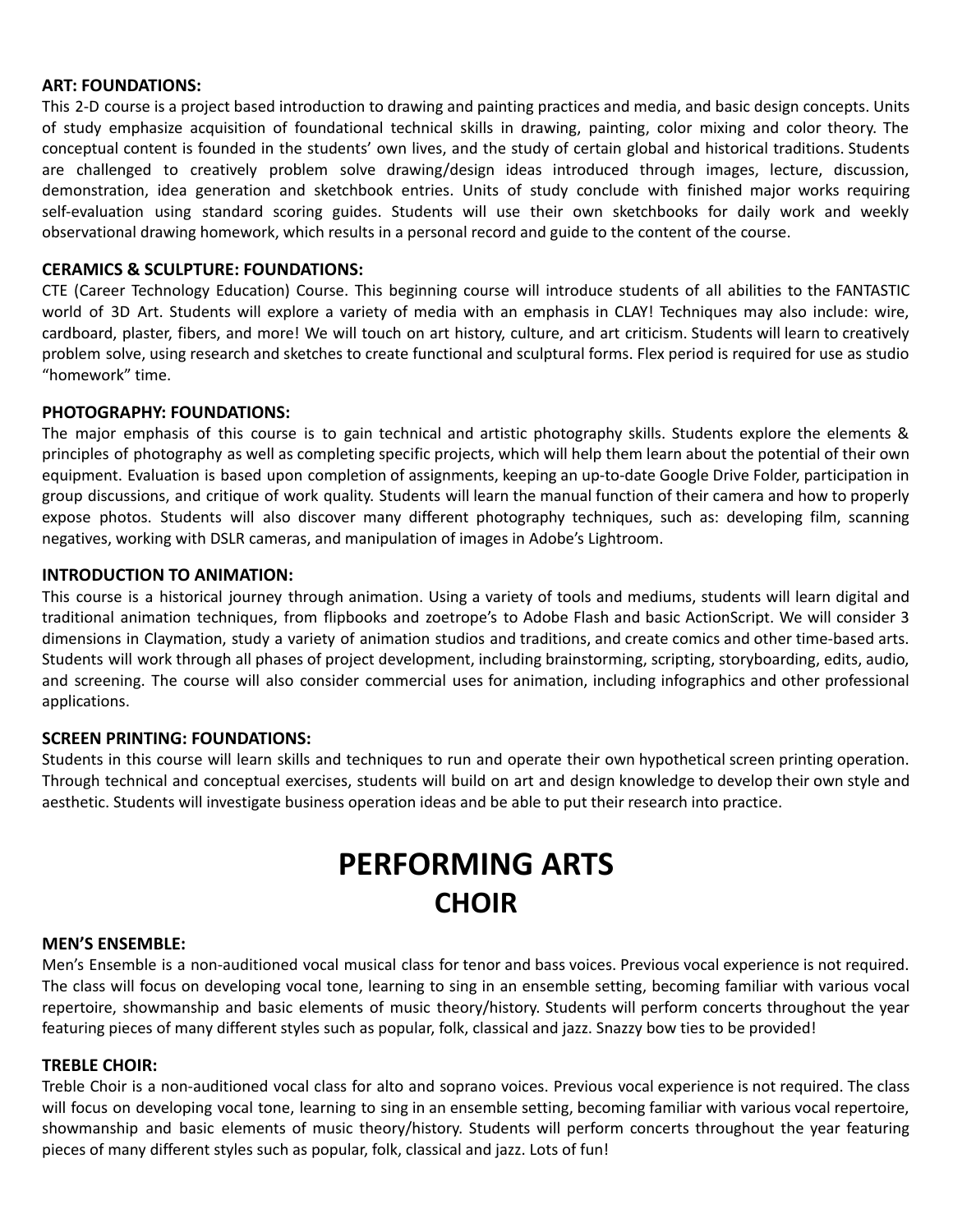#### **POP VOICES & MUSIC EXPLORATION:**

Have you ever wanted to be a better singer? Or learn how to play the guitar, the piano, or another instrument? Do you love music and want to find a way to learn more about what it takes to be a musician? Pop Voices is a class where you can learn the foundations of popular music and discover your own unique musical voice. In Pop Voices, you'll learn how to sing and play the music of your favorite artists, become familiar with the fundamentals of how music works, and have the opportunity to grow as a performer in a supportive and encouraging environment. All styles of music will be covered ranging from R&B to Folk, from Rock 'n Roll to Jazz, and beyond. You'll get to work as a soloist and in small groups as you dive deeper into your love of music and improve your skills. All abilities and experience levels are invited whether you're new to singing and playing instruments or have been making music for years. Most of all, this class will be a fun, loud, and student-driven environment where you can express yourself and explore.

### **DANCE**

#### **DANCE 1-2:**

All students are welcome in Dance class, including beginners, trained dancers and those who want to try out new dance styles in a supportive environment. Students will explore various forms of dance, including hip hop, contemporary, and multiple historical and cultural dances. There will be opportunities to perform publicly, but it will not be required. Students will experiment with interpreting music through movement, while gaining new skills. Express yourself through choreography and freestyle, and learn about the constantly evolving art of dance in this fun and highly-active class.

### **INSTRUMENTAL**

#### **JAZZ LAB:**

This is a preparatory ensemble for the Jazz Ensemble. The group studies and performs standard and contemporary big band jazz, as well as a variety of jazz combos. A strong emphasis is placed on jazz style/interpretation, improvisation, and performance. Prior experience on an instrument is required, but no previous jazz experience needed. Members will perform in at least three concerts. **Prerequisite:** Previous instrumental experience.

#### **PERCUSSION ENSEMBLE**:

Students who are interested in percussion this is the course for you. Students perform in multiple ensemble settings, including drumline, mallet, concert, Latin, and non-traditional styles. This ensemble makes up the drumline at pep events, marching percussion, and performs at various concerts throughout the year. Students have the option of repeating for a second semester. Priority is given to percussionists enrolled in concert ensembles.

#### **STRING ORCHESTRA:**

String Orchestra is open to students with prior violin, viola, cello or string bass experience. The ensemble consists of students of various ability working to improve ensemble performance skills including blend, balance, intonation, rhythmic accuracy, melodic interpretation and tone production. Members will perform in at least three concerts and possibly one festival throughout the year. **Prerequisite:** Previous instrumental experience

#### **SYMPHONIC BAND:**

Symphonic Band is a preparatory concert ensemble for Wind Ensemble consisting primarily of 9<sup>th</sup> and 10<sup>th</sup> graders. The ensemble contains members of various ability levels, but previous band experience or director's approval is required. Students in the Symphonic Band will play a wide variety of literature while continuing to grow in their aural abilities regarding blend and balance, intonation, rhythmic accuracy, and the production of good tone. They will perform in at least three concerts, one parade, and at various pep band events throughout the year.

**Prerequisite:** Previous wind instrument / percussion experience or director's approval.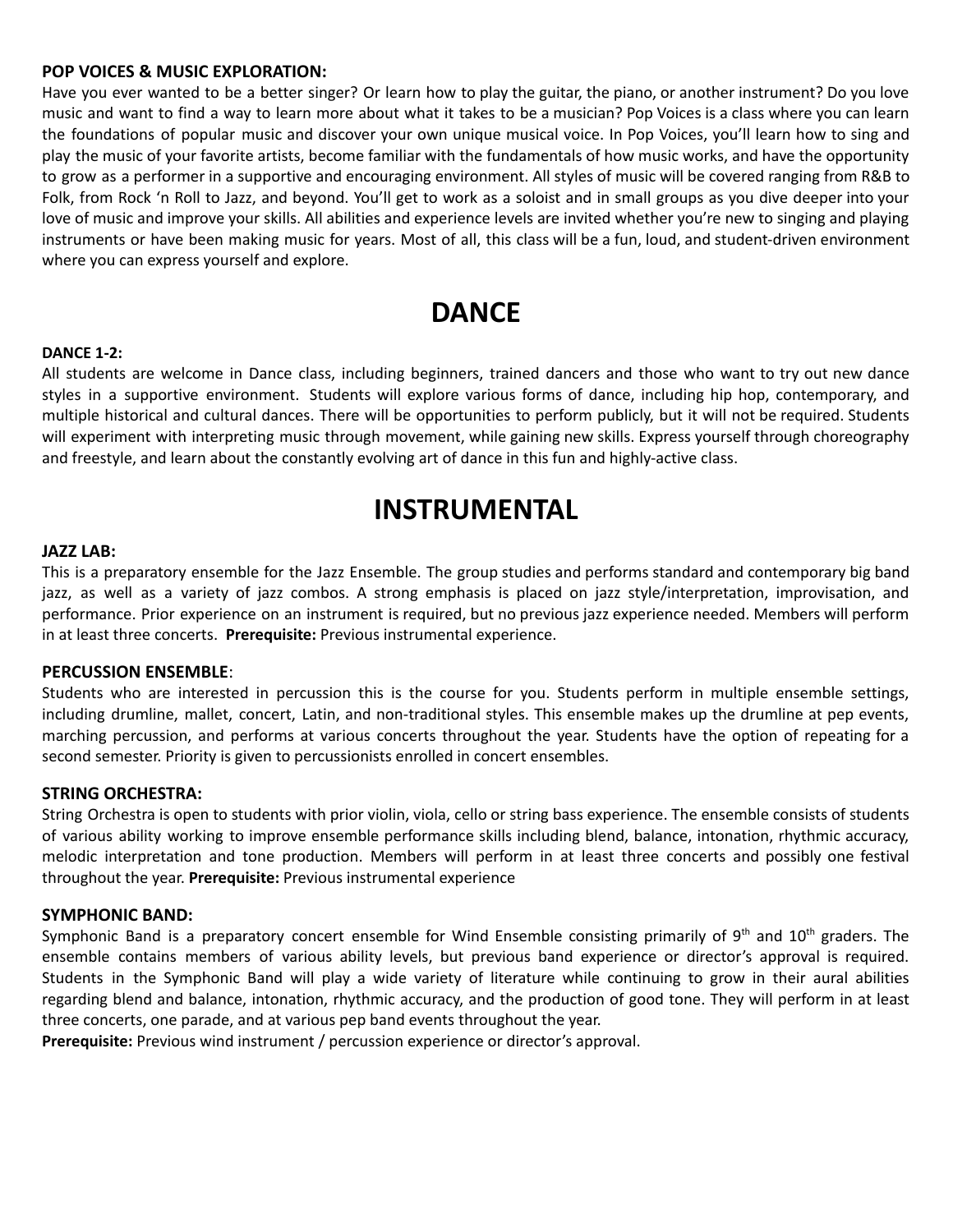# **THEATRE**

#### **ACTING: BEGINNING:**

This course is about having fun, moving, making each other laugh and think, and really exploring what you are capable of as a performer. This class offers you exciting opportunities to perform in a wide variety of styles and formats and emphasizes trust, play, games, and improvisation before jumping into script work. This class wants to fire your imagination and open you up to all the possibilities the acting experience can release within once you give it a try. If you are a student who always wanted to act but could not get over their stage fright, this class is for you. Students will work together in a structured and supportive atmosphere, develop solid performance skills, and build community!

#### **THEATER TECHNOLOGY 1-2: STAGECRAFT FUNDAMENTALS & EVENT PRODUCITON:**

This class is for the student who is interested in how things work, having a hands on experience, exploring creative design, build and paint, and light the stage for performers. The Tech Theatre course is an exploration of the duties of stage technicians and their contribution to the total aesthetic effect of a dramatic production. Students must be able to work independently as students often work in small groups on directed projects. Students may take this class more than once for credit. Anyone can take this class at any time!

### **GENERAL ELECTIVES**

#### **AVID 9:**

At the 9th grade level of AVID, our primary focus is the building of habits that lead to success in academically rigorous high school courses. Students who apply and are accepted into 9th grade AVID will take AVID in place of 9th grade Inquiry. These habits include organization, note taking, studying and writing skills. Additionally, the curriculum addresses self-awareness that can support goal setting, such as team building and conflict resolution, learning styles and time management. Other class activities support higher order thinking, such as Philosophical Chairs and Socratic Seminars. Field trips and guest speakers are also included as opportunities that enrich our learning and expose us to the variety of college and career opportunities. Students are expected to maintain a large binder of all their courses, and it is checked for organization and notes. Students also prepare questions for "Tutorials" based on their current courses. These activities help form the habits now that students need to be admitted to and later succeed at a 4 year college program. This is an application based course. Please see our website for updated information.

#### **INTRODUCTION TO JOURNALISM:**

This course is a preparatory/feeder course for the school's award-winning journalism publication. Students will learn the basics of journalism, including training in reporting, interviewing and other information-gathering techniques. Students also will practice writing personality profiles, feature stories and breaking news. Some training involving page design and photography will be part of the introductory course. Students will have a chance to have work they complete appear in a *Grant Magazine* issue at the end of the school year.

#### **INTRODUCTION TO LEADERSHIP:**

This class is open to any student interested in developing the characteristics and skills of a strong leader. This class is recommended for any student that is interested in any type of leadership position within the school or outside organizations in the future. Skills development will include topics such as: communication, planning, organization, problem solving, and teamwork.

#### **STUDENTS FOR EQUITY:**

Are you interested in deepening your knowledge about equitable practices? Would you like to be a driving force behind Race Forward? Our equity course focuses on promoting and supporting equitable practices both in our building and beyond: building and delivering training for community groups; building and delivering Race Forward events; working with Leadership, teachers, and administrators in finding ways to be inclusive of ALL of Grant's students.

#### **MOCK TRIAL:**

In Mock Trial we will use courtroom procedures to improve skills of critical thinking, speaking, and persuasion. Students will learn or improve the skills of: Cooperative teamwork, Research, Analysis, Courtroom procedures, Public speaking, Presentation, Critical Thinking, Persuasive argument, Improvisation. Students will be required to: Read complex text material, Write and publically present prepared content, Meet strict deadlines, Read -review - - edit the work of their peers, Have their work read - reviewed - edited by their peers.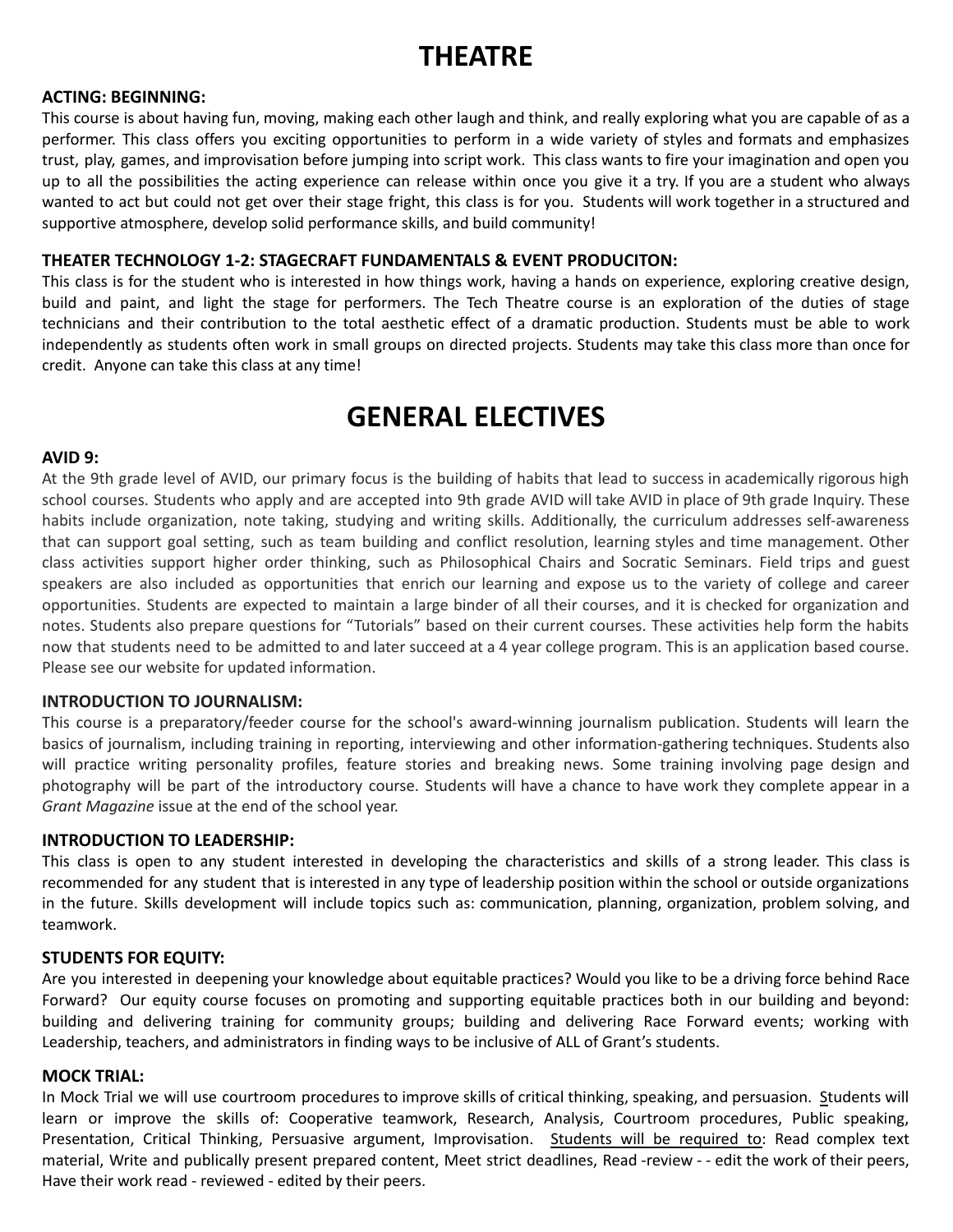# **Planning your 9th Grade Courses**

You take 8 classes each year and you work with your counselor to make a graduation plan in your 9th grade year. This can help you as you start to think about earning all of your high school credits. Use this planner to plan your choices for 9th grade.

| 9th Grade Plan                                                                                                                          |                                                  |
|-----------------------------------------------------------------------------------------------------------------------------------------|--------------------------------------------------|
| <b>Sample</b>                                                                                                                           | <b>Your Choices</b>                              |
| English 1-2 (required)                                                                                                                  | English 1-2 (required)                           |
| 9 <sup>TH</sup> Grade Inquiry (required)                                                                                                | 9 <sup>th</sup> Grade Inquiry (required)         |
| NGSS Physics 1-2 (required)                                                                                                             | NGSS Physics 1-2 (required)                      |
| Algebra $1 - 2$ (math is required)                                                                                                      | Math -                                           |
| <b>Physical Education (PE) 1-2</b><br>(required)                                                                                        | <b>Physical Education (PE) 1-2</b><br>(required) |
| Elective #1 - Spanish 1-2<br>(2 years of the same World Language is a graduation<br>required, taken during your 4 years in High School) |                                                  |
| Elective #2                                                                                                                             |                                                  |
| Elective #3                                                                                                                             |                                                  |
| Alternate #1                                                                                                                            |                                                  |
| (You must choose at least 6 alternates)                                                                                                 |                                                  |
| Alternate #2                                                                                                                            |                                                  |
| Alternate #3                                                                                                                            |                                                  |
| Alternate #4                                                                                                                            |                                                  |
| Alternate #5                                                                                                                            |                                                  |
| Alternate #6                                                                                                                            |                                                  |